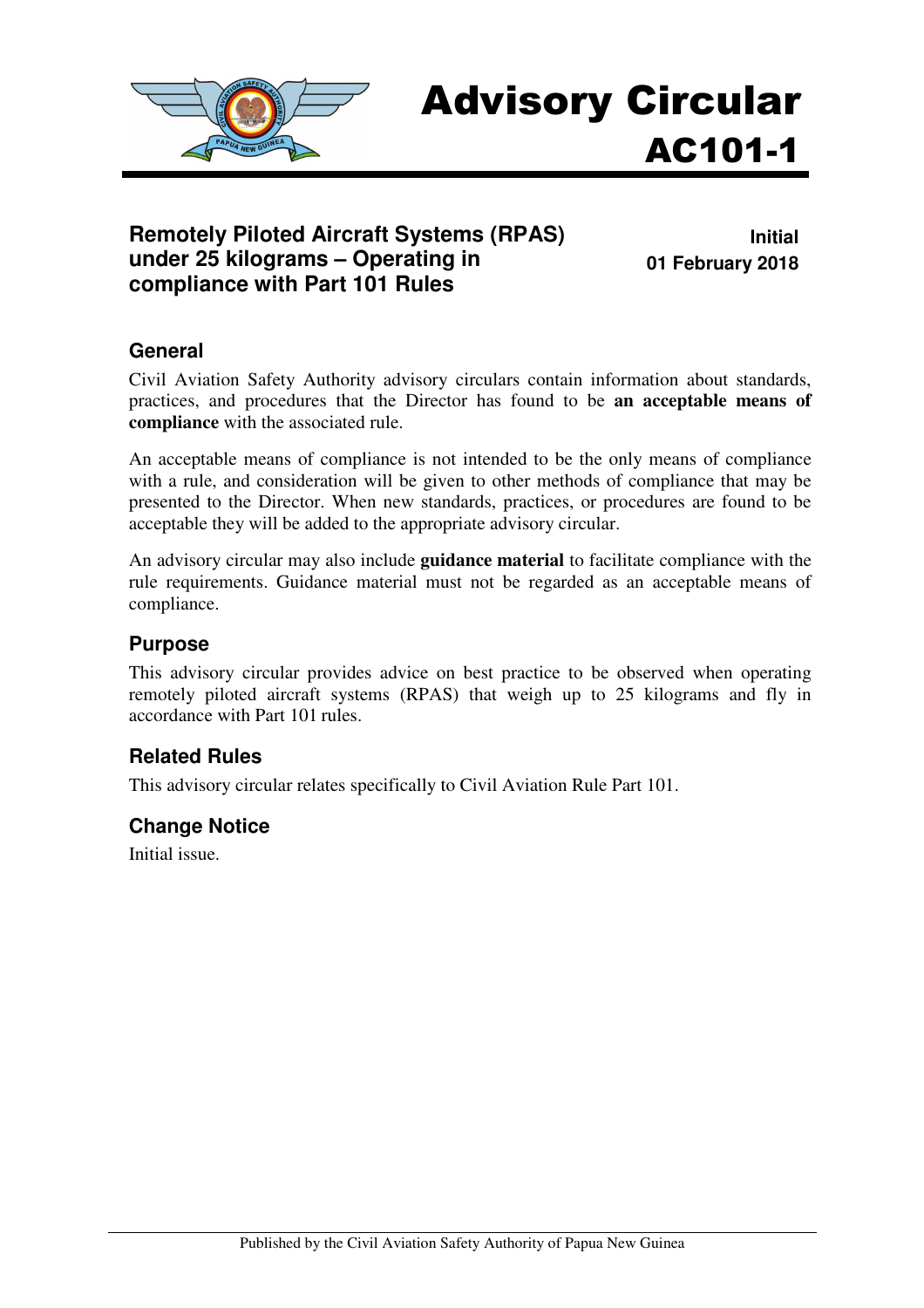# **Table of Contents**

| Types of unmanned aircraft to which this Advisory Circular applies     |  |
|------------------------------------------------------------------------|--|
|                                                                        |  |
|                                                                        |  |
|                                                                        |  |
|                                                                        |  |
|                                                                        |  |
|                                                                        |  |
|                                                                        |  |
|                                                                        |  |
|                                                                        |  |
|                                                                        |  |
|                                                                        |  |
|                                                                        |  |
|                                                                        |  |
|                                                                        |  |
|                                                                        |  |
|                                                                        |  |
| Subpart E - Remotely Piloted Aircraft, Control Line Model Aircraft and |  |
|                                                                        |  |
|                                                                        |  |
|                                                                        |  |
|                                                                        |  |
|                                                                        |  |
|                                                                        |  |
|                                                                        |  |
| Requirement to obtain consent of people who you intend to fly over12   |  |
|                                                                        |  |
|                                                                        |  |
|                                                                        |  |
|                                                                        |  |
|                                                                        |  |
|                                                                        |  |
|                                                                        |  |
|                                                                        |  |
|                                                                        |  |
|                                                                        |  |
|                                                                        |  |
|                                                                        |  |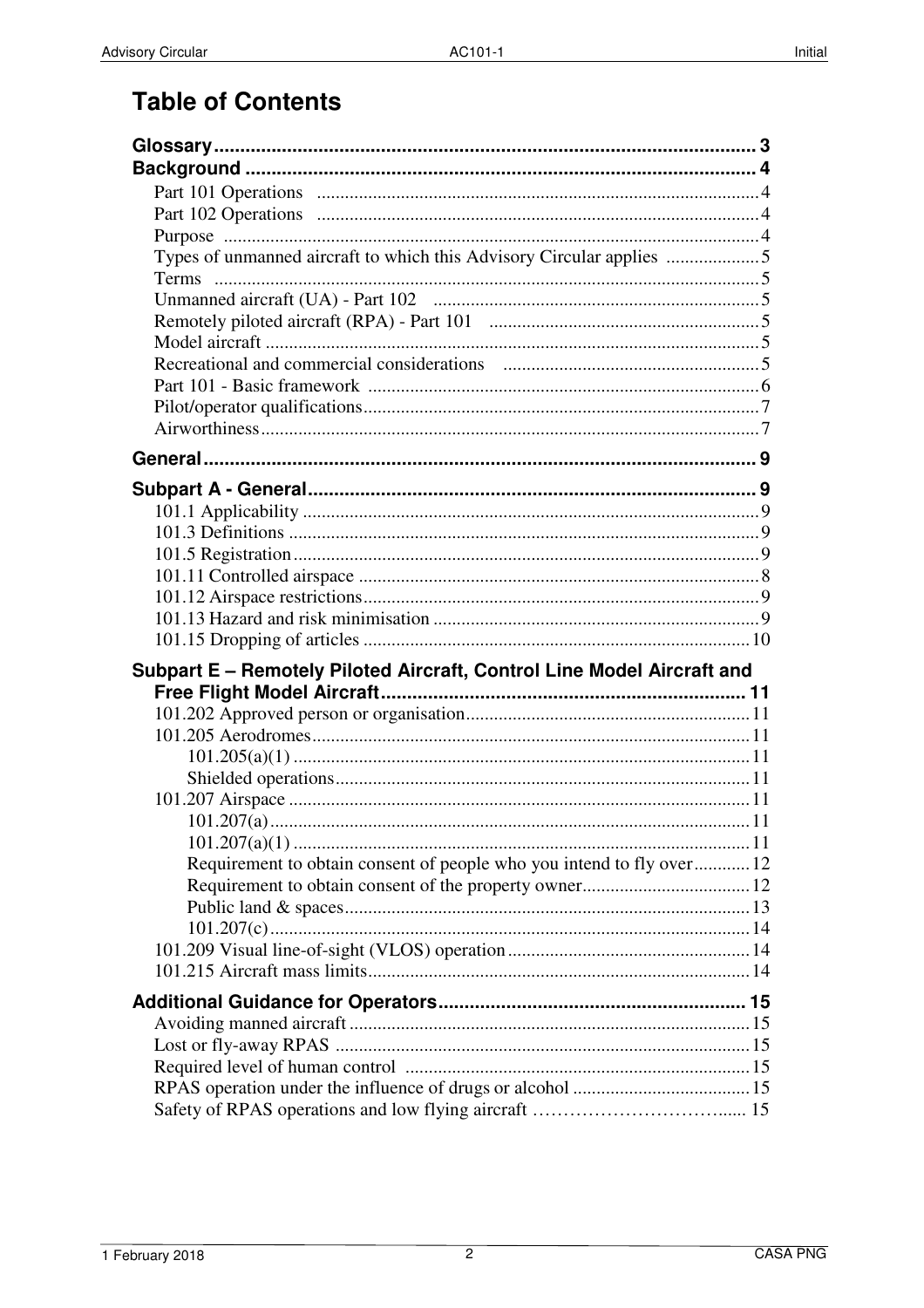### **Glossary**

The following terms are used throughout this document.

| AC           |                                                  |
|--------------|--------------------------------------------------|
|              | advisory circular                                |
| <b>AGL</b>   | above ground level                               |
| AIP          | <b>Aeronautical Information Publication</b>      |
| <b>ATC</b>   | air traffic control                              |
| <b>ATM</b>   | air traffic management                           |
| <b>BVLOS</b> | beyond visual line of sight                      |
| <b>CAR</b>   | Civil Aviation Rules                             |
| <b>CASA</b>  | Civil Aviation Safety Authority (of PNG)         |
| <b>EVLOS</b> | extended visual line of sight                    |
| <b>FPV</b>   | first person view                                |
| <b>ICAO</b>  | <b>International Civil Aviation Organisation</b> |
| <b>IAW</b>   | in accordance with                               |
| <b>LEP</b>   | list of effective pages                          |
| <b>NM</b>    | nautical miles                                   |
| RP           | remote pilot                                     |
| <b>RPA</b>   | remotely piloted aircraft                        |
| <b>RPAS</b>  | remotely piloted aircraft system(s)              |
| <b>SMS</b>   | safety management system                         |
| <b>SOP</b>   | standard operating procedure                     |
| <b>SC</b>    | support crew                                     |
| <b>UA</b>    | unmanned aircraft                                |
| <b>UAS</b>   | unmanned aircraft system(s)                      |
| <b>UAV</b>   | unmanned aerial vehicle                          |
| <b>UAOC</b>  | unmanned aircraft operator certificate           |
| <b>VLOS</b>  | visual line of sight                             |
| <b>VMC</b>   | visual meteorological conditions                 |
|              |                                                  |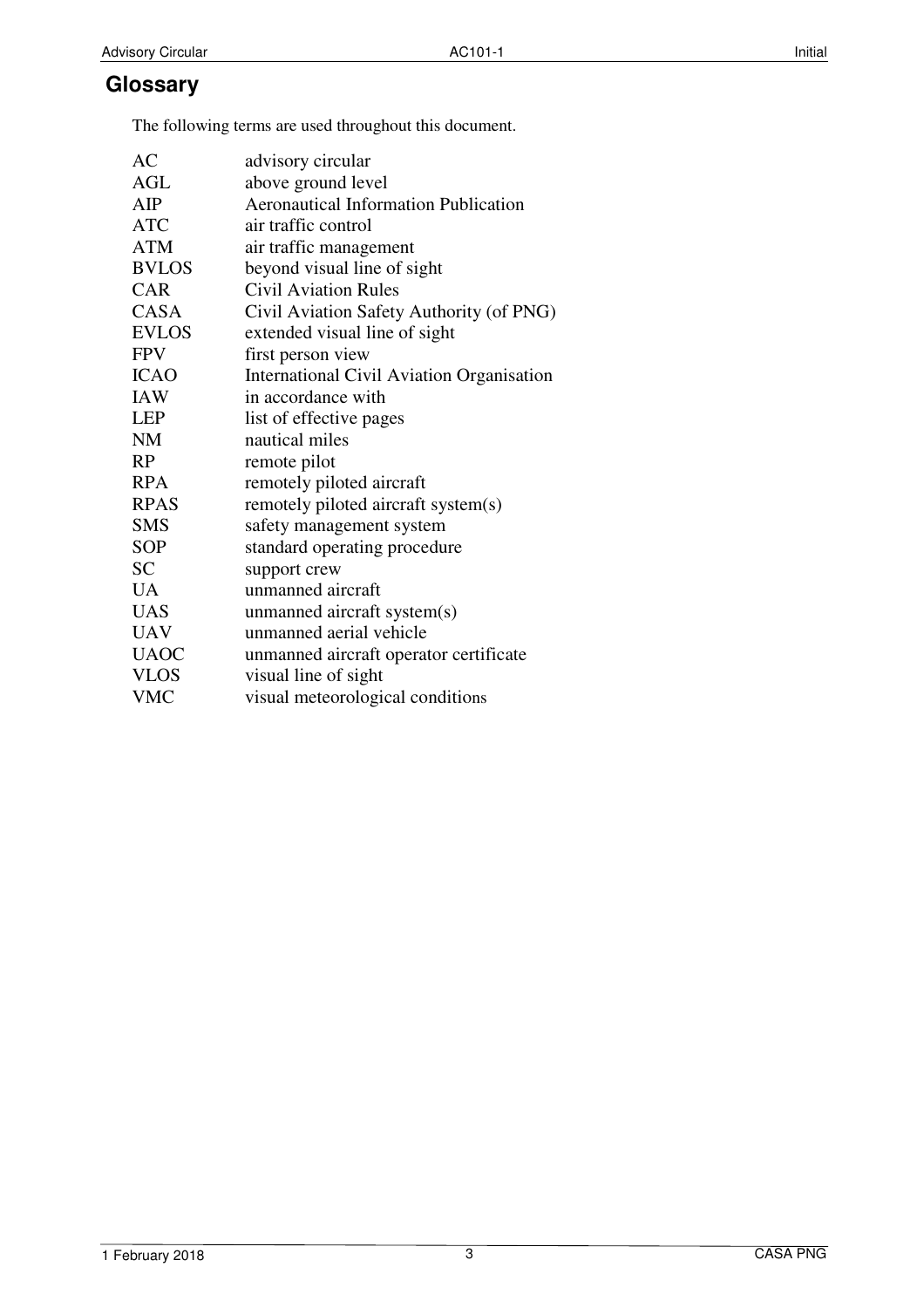## **Background**

The civilian use of remotely piloted aircraft systems (RPAS) has increased markedly in recent years. Research and development in the civilian applications of RPAS is a dynamic and rapidly advancing area. Control and guidance systems are now available that enable these aircraft to perform a variety of tasks that were previously unachievable, unreasonably expensive, or involved high personal risk. Consequently, RPAS are having an increasing presence in controlled and uncontrolled airspace.

Growth of the use of RPAS is currently concentrated in smaller aircraft, similar to model aircraft in size (though not necessarily in performance). However, the use of larger, conventional unmanned aircraft is also growing.

RPAS operations will either be conducted under Part 101 or Part 102.

#### **Part 101 Operations**

Part 101 operators are not required to seek authorisation from the Civil Aviation Safety Authority of Papua New Guinea (CASA PNG). As a result, there are no direct controls over the skills and qualifications of the operator, or the airworthiness of the aircraft itself.

Part 101 applies to both recreational and commercial users. This means that a wide range of commercial activities can be conducted without any interaction with the CASA. This contrasts with the approach taken by other national aviation regulators, where all commercial operators are required to obtain a certificate or seek permission from the regulatory authority regardless of the risk of their operation.

This above risk based approach allows lower-risk commercial operations to take place without the demanding certification requirements of Part 102, provided the operators remain compliant with the restrictions set out in Part 101.

#### **Part 102 Operations**

Part 102 is designed for higher-risk operators. It is highly flexible, in that very few activities are specifically prohibited (other than carrying passengers, for example). Unmanned aircraft operators certificates (UAOCs) will be issued on a case-by-case basis, where the Director of Civil Aviation is satisfied that the operator has identified the risks associated with the intended operation(s) and has plans in place to mitigate those risks.

If an operator cannot comply with Part 101 this is an indication that the operation may be higher risk and therefore requires certification under part 102.

#### **Purpose**

The purpose of this advisory circular is to provide compliance guidance and explanatory material designed to assist operators understand what they can and cannot do under Part 101 (that is without certification). This AC will also assist operators to understand the difference between an RPAS operation under Part 101, and an RPAS operation that is more suitable for certification under Part 102.

Intending RPAS operators are welcome to contact the CASA PNG Manager Flying Operations on email mnawai@casapng.gov.pg to discuss the proposed operation or aircraft type, and determine the rules that may apply.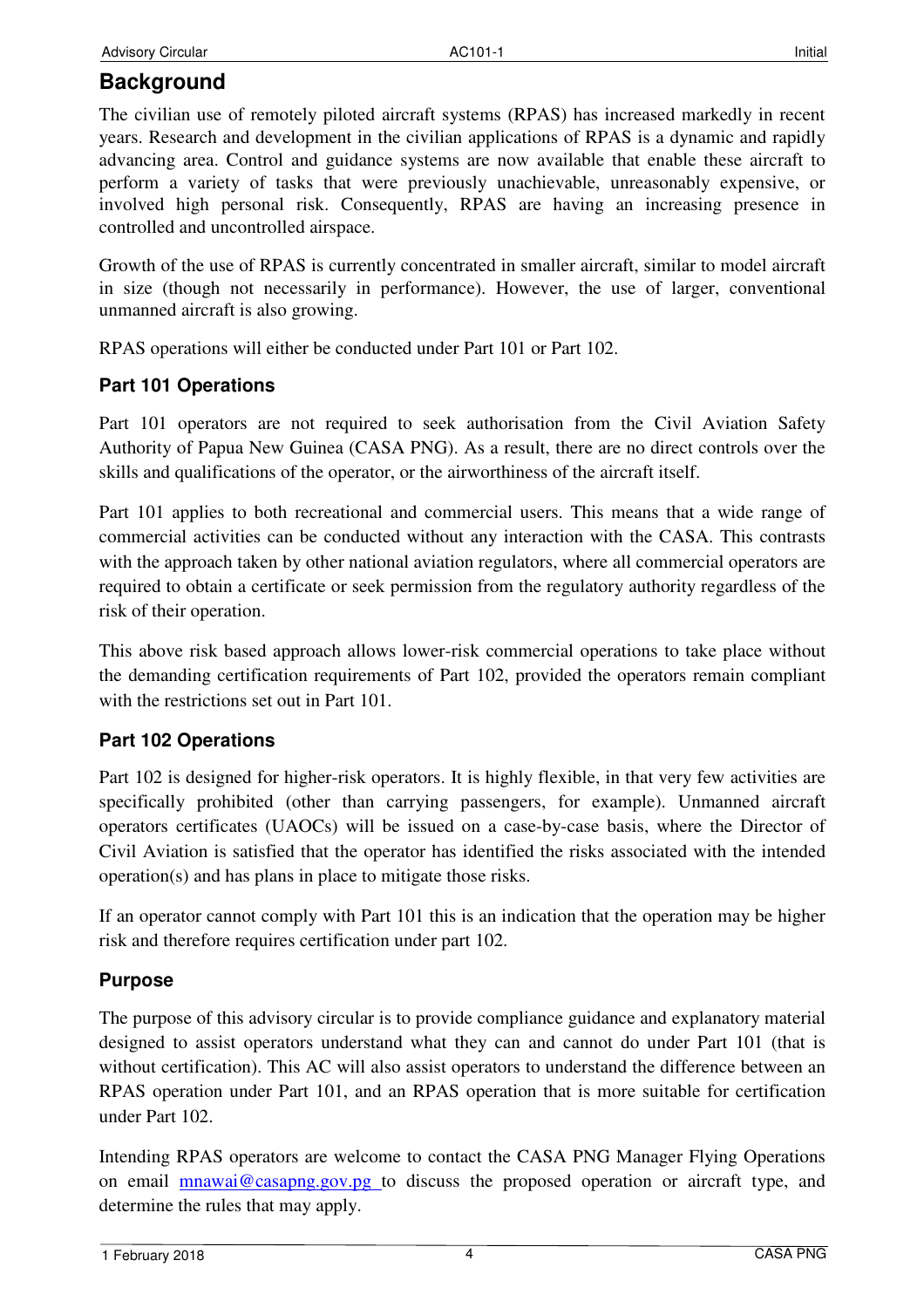# **Types of unmanned aircraft to which this Advisory Circular applies**

#### **Terms**

There are a wide range of terms used to describe aircraft to which this advisory circular applies, including unmanned aerial vehicle (UAV), unmanned aerial system (UAS), 'drones' or model aircraft.

Part 101 and 102 use a number of different terms which are defined in different parts of the rules.

For ease of reference, these are outlined below.

#### **Unmanned aircraft (UA) – Part 102**

For Part 102 operations, the key term is 'unmanned aircraft'.

An unmanned aircraft (UA) is:

#### *'an aircraft designed to operate with no pilot on board and includes unmanned balloons, kites, control-line model aircraft, free flight model aircraft and remotely piloted aircraft'.*

The rules also refer to an unmanned aircraft *system* (UAS) which is—

#### *'an aircraft and its associated elements which are operated with no pilot on board'.*

Part 102 applies to *all* unmanned aircraft that do not operate under Part 101, including any fully autonomous aircraft (not to be confused with RPAS that can be programmed to operate automatically or on an automatic basis, where the operator may still intervene).

#### **Remotely piloted aircraft (RPA) – Part 101**

Under Part 101, the term used is 'remotely piloted aircraft' (RPA).

This is defined as a subclass of unmanned aircraft. A 'remotely piloted aircraft' is—

*'an unmanned aircraft that is piloted from a remote station and—* 

#### *(1)includes a radio controlled model aircraft, but*

#### *(2) does not include a control line model aircraft or a free flight model aircraft.*

A remotely piloted aircraft includes its associated remote pilot station or stations, the required command and control links, and any other components required to operate the system.

#### **Model aircraft**

Model aircraft are traditionally regarded as small unmanned aircraft flown by hobbyists for purely recreational reasons. While Part 101 still refers to subcategories of 'model aircraft', such as free flight model aircraft and control line model aircraft, the more general term 'model aircraft' no longer exists. Model aircraft are now referred to as 'remotely piloted aircraft' under Part 101, and are considered unmanned aircraft for the purposes of Part 102.

#### **Recreational and commercial considerations**

The rules do not make a distinction between remotely piloted aircraft that are operated for commercial or recreational purposes.This position reflects the CASA's view that the aviationrelated risk posed by remotely piloted aircraft differs very little between aircraft used for recreational versus commercial purposes.

For example, the risk to persons or property from a small unmanned aircraft taking an aerial photograph or video is the same, whether the photograph or video is sold or retained for private use. The important aspect in both cases, is that the risks to persons and property are properly managed.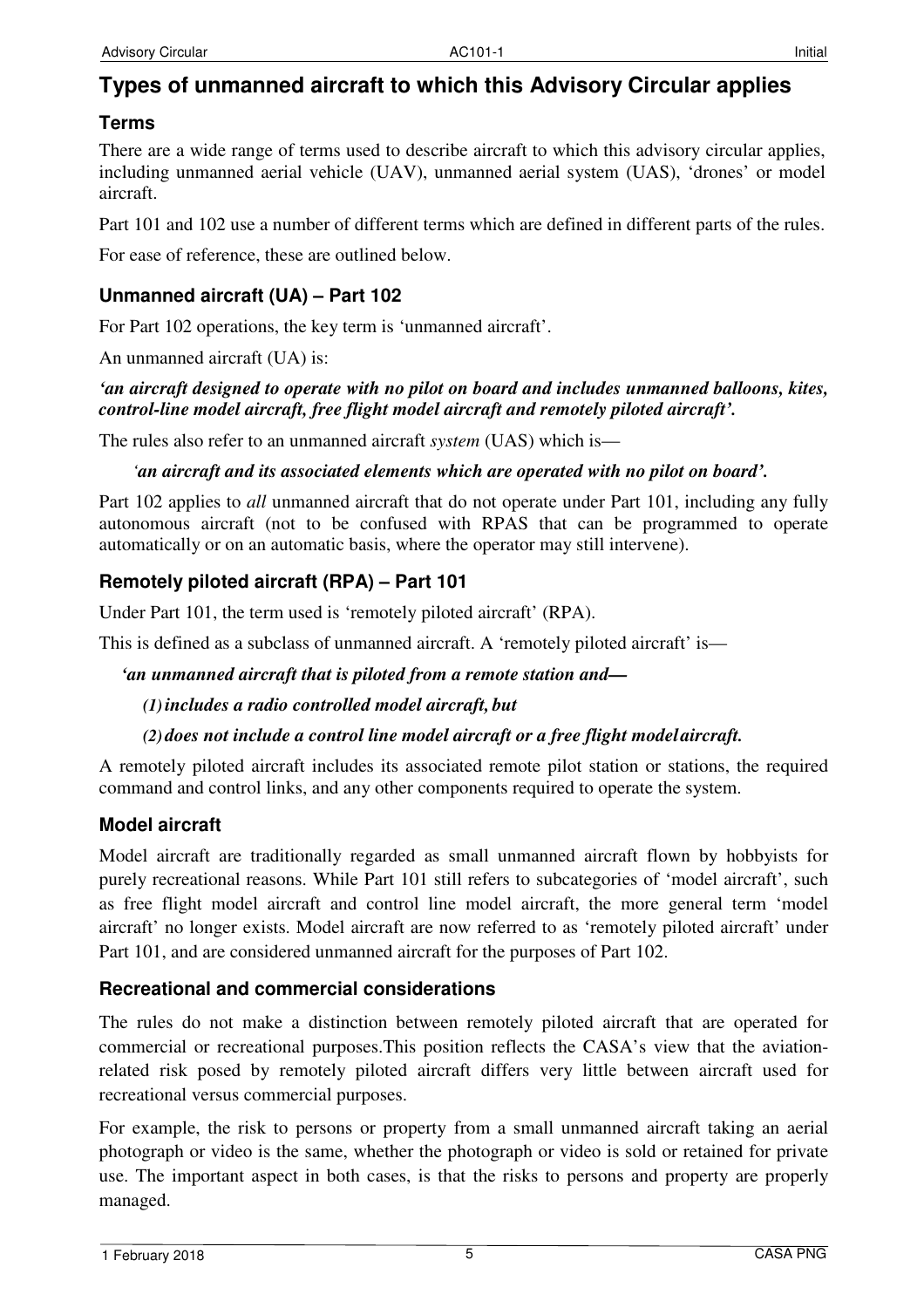Advisory Circular **AC101-1** AC101-1 **Initial** AC101-1

Therefore, 'model aircraft' meet the definition of remotely piloted aircraft, and are subject to regulation under Part 101, or Part 102 if operating beyond the limits prescribed in Part 101.

The classification of model aircraft as remotely piloted aircraft, does not prohibit private operators or organisations from referring to these aircraft as model aircraft. They are defined as remotely piloted aircraft in the Rules primarily for functionality and for risk managemnt purposes.

#### **Part 101 - Basic framework**

Part 101 only applies to RPAS weighing less than 25kg that can fully comply with Part 101. Any aircraft more than 10 kg and those that cannot comply with Part 101 must be certificated under Part 102.

RPAS weighing between 10-25 kg must be constructed or inspected, approved and operated under the authority of a person approved for this purpose by the Director.

Operation of unmanned aircraft in accordance with the rules in Part 101 is subject to the following restrictions.

There are 12 key things that are required under Part 101. You must—

- (1) not operate an aircraft that is more than 10 kg without the Director's approval and always ensure that it is safe to operate; and
- (2) at all times, take all practicable steps to minimise hazards to persons, property and other aircraft (i.e. don't do anything hazardous); and
- (3) fly only in daylight; and
- (4) give way to all manned aircraft; and
- (5) be able to see the aircraft with your own eyes (e.g., not through binoculars, a monitor, or smartphone), to ensure separation from other aircraft (or in certain cases, use an observer to do this); and
- (6) not fly your aircraft higher than 120 metres (400 feet) above ground level (unless certain conditions are met); and
- (7) have knowledge of airspace restrictions that apply in the area you want to operate; and
- (8) not fly closer than 4 kilometres of any aerodrome (unless certain conditions are met); and
- (9) obtain an Air Traffic Control clearance issued by PNG Air Services Ltd prior to flying in controlled airspace; and
- (10) not fly in special-use airspace (e.g. restricted, military operating areas or low flying zones) without the permission of the administering authority of the area; and
- (11) have consent from anyone you want to fly above; and
- (12) have the consent of the property owner or person in charge of the area you want to fly above.

This list should not substitute for a full reading of Part 101. You should conduct a thorough assessment of your operation and ensure you understand the Civil Aviation Rules that apply to your operation, before deciding whether to operate under Part 101 and 102.

Some exceptions may apply, but generally if you cannot meet any of these requirements; this is a good indication that your operation will need to be certificated under Part 102.

*To obtain a Part 102 certificate, the operator will need to make an application that includes an assessment of the risks, and proposed risk mitigation measures that satisfies the Director that the operation can be conducted safely, and does not pose undue risk to members of the public and to property. See advisory circular AC102-1 for details.*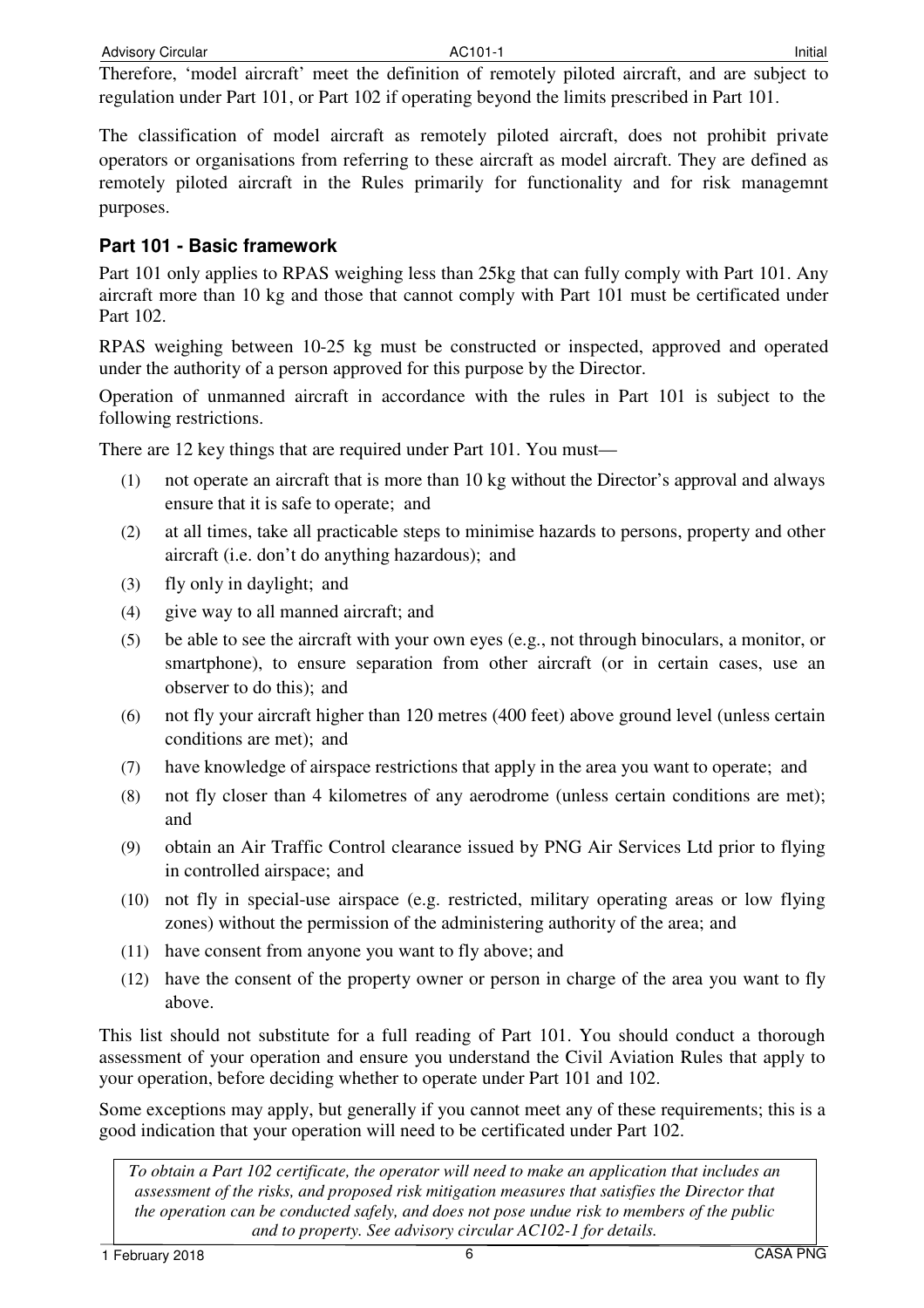Part 101 does not require a pilot qualification unless the flights are going to be conducted on, or within 4 km of an aerodrome.

However, to fully comply with Part 101, the operator needs to understand what airspace he or she will be operating in. To do this, some knowledge of aeronautical charts, and how to read them, is required.

Part 101 requires all unmanned aircraft operators to have this knowledge. It can be gained from aviation training schools, Aero Clubs or from a qualified, licensed or certificated pilot who is willing to provide guidance and supervision. This is an important requirement that is vital to the safety of the RPA operations and integration with other airspace users.

For Part 101 operations on or within 4 km of an aerodrome, other than a shielded operation<sup>1</sup> conducted outside of the boundary of the aerodrome, it is expected the pilot/operator will have the following minimum knowledge and qualifications—

- knowledge of the use of aeronautical charts and airspace so that an assessment of the operation's full compliance with Part 101 can be made; and
- a certificate form an approved organisation relevant to the RPAS category being used e.g. fixed-wing, helicopter, multi-rotor etc.; and
- if the operation requires the use of an aeronautical band radio (i.e. an operator is intending to communicate via radio with other manned aircraft operators), a valid Private Pilot Licence (PPL) level flight radiotelephony written examination credit/pass or approved PNG equivalent [refer to Part 61.153(6)(vi)] is required.

#### **Airworthiness**

Design and manufacturing standards do not currently exist for remotely piloted aircraft weighing less than 25 kg but work is underway to develop such standards. Until such time as these are recognised internationally and in Papua New Guinea, no prescribed airworthiness standards curently apply to Part 101 operated aircraft.

Generally an unmanned aircraft will be 'airworthy' if it meets the relevant design and performance standards. Because no standards are prescribed in the rules, operators will need to be satisfied that—

- their aircraft is fit for purpose for the intended use; and
- is of a suitable manufacturing standard; and
- is assembled, constructed and maintained in accordance with the manufacturers manual or instruction; and
- it can be operated in accordance with the manufacturers manual or instruction and within any limitations; and
- is checked for faults and defects before flight.

It is in the best interests of operators to operate the RPAS in compliance with the manufacturer's operating handbooks as it can be considered hazardous if operators do not do so (refer Rule 101.13).

The manufacturer's requirements and guidelines relating to maintenance, pre-flight and postflight inspections should also be closely and acuurately followed.

Operators should also consider—

- establishing and implementing battery maintenance and testing programmes, especially for lithium polymer (LiPo) batteries<sup>2</sup>; and
- for fixed-wing and helicopter RPAS, service retirement lives should be considered based on the manufacturer's recommendations or operating history.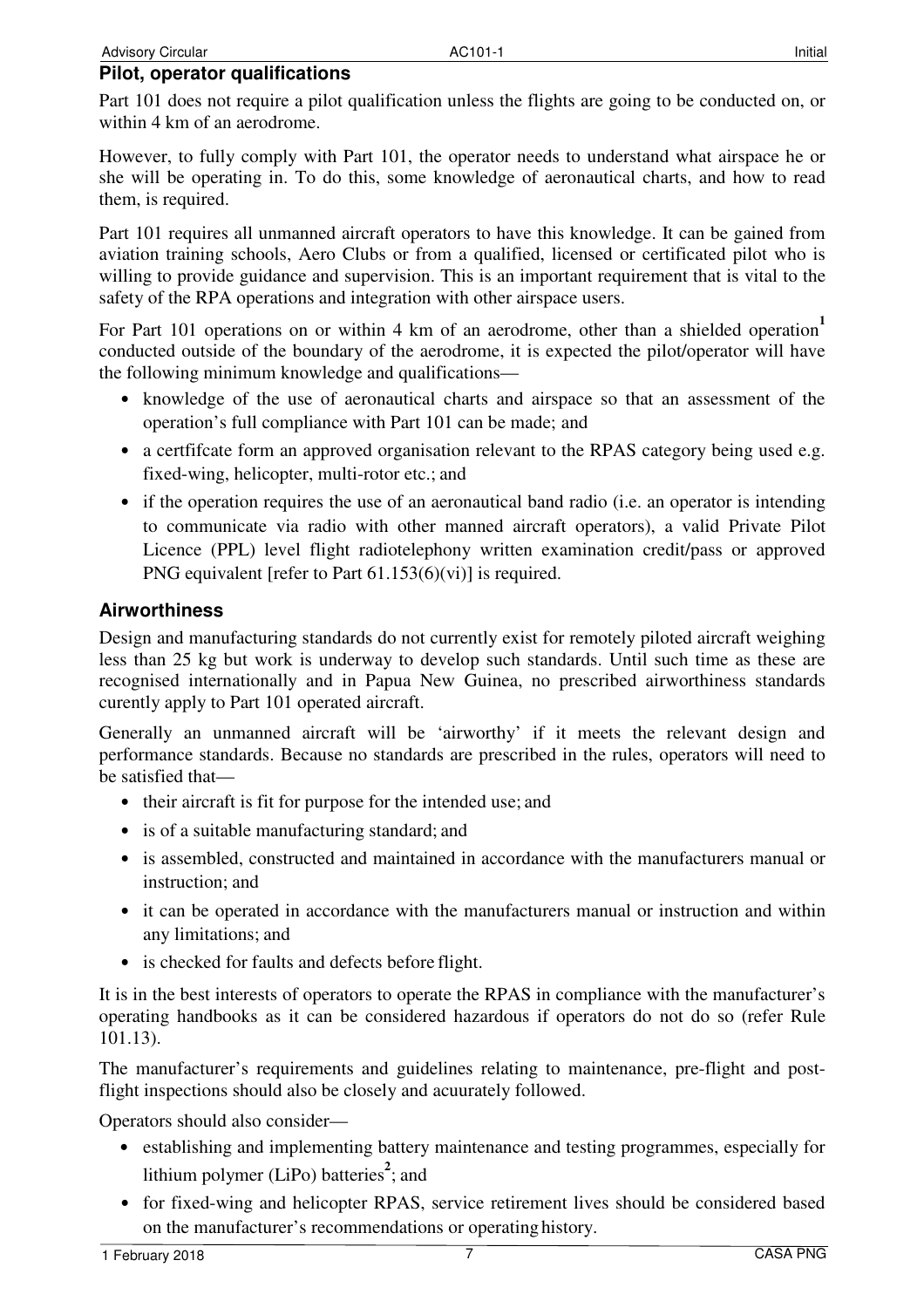- commercially produced multi-rotors in the 10-25 kg weight bracket should only be considered for purchase, once they have been approved by an appropriate approved inspector, and an acceptable operating history can be shown by the manufacturer; and
- multi-rotor machines that are manufactured with optional rotor guards should be purchased with the guards, which should remain fitted at all times when the aircraft has any chance of approaching people, even if as the result of a loss of control; and
- the construction, modification, inspection and operation of larger remotely piloted aircraft (10-25 kg), to be operated under Part 101, is subject to the requirements of oversight by an approved organisation in rule 101.215.

<sup>&</sup>lt;sup>1</sup> Refer to the definition in Rule 101.3 or explanation later in this AC

<sup>2</sup> Note that LiPo batteries are regarded as dangerous goods..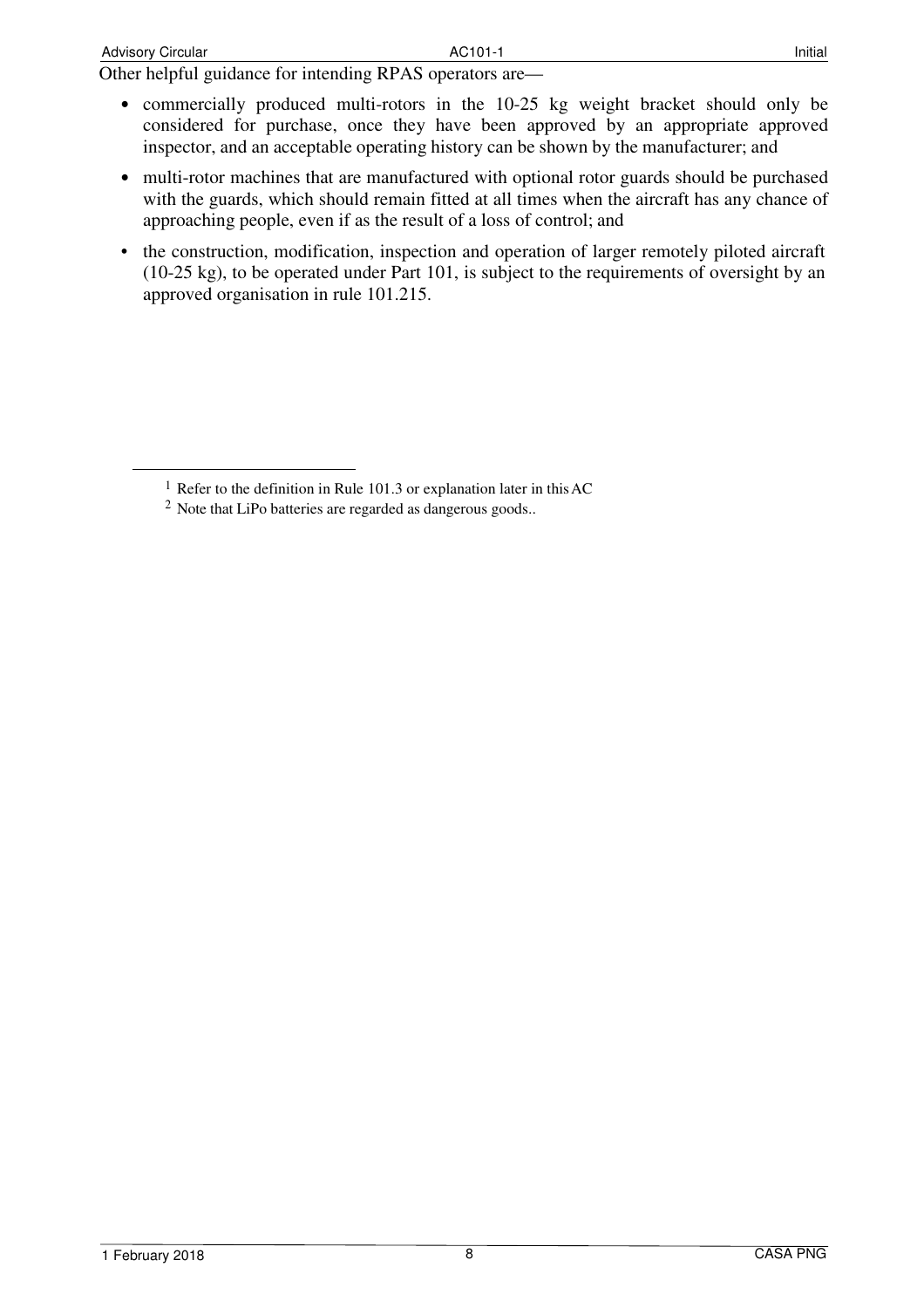Rules not mentioned below are considered self-explanatory and no further advisory information is required at this time.

# **Subpart A - General**

### **101.1 Applicability**

Part 101 applies to unmanned aircraft including radio controlled, control line and free flight model aircraft under 25 kg that comply with Part 101 when conducting flight operations.

It does *not* apply to unmanned aircraft that are being operated, under a valid unmanned aircraft operator certificate (UAOC) issued under Part 102. Please refer to Part 102 or advisory circular AC102-1 for further information on operator certification.

Part 101 Subpart A also applies to moored balloons, kites, free balloons, rockets, gyrogliders and parasails.

#### **101.3 Definitions**

Definitions in Part 1 have been amended to make radio controlled model aircraft a subset of remotely piloted aircraft. Part 101 contains definitions of control line and free flight model aircraft, as these are outside of the definition of remotely piloted aircraft.

#### **101.5 Registration**

This rule exempts RPAS operated under Part 101 from the registration requirements in Part 47, unless the operator wishes to register the aircraft. Reasons to register unmanned aircraft could include a desire to identify the aircraft, or the ability to allocate a transponder code, etc.

#### **101.11 Controlled airspace**

This rule provides the requirement to have an authorisation from the Air Traffic Control (ATC) Unit responsible for the airspace concerned before operating in controlled airspace.

To facilitate an air traffic clearance in a timely manner, it is recommended operators contact the ATC unit concerned and discuss the proposed operation.

In some cases, a Memorandum of Understanding (MoU) should be considered to facilitate timely clearance issue. Use should be made of the PNG Air Services Ltd (PNGASL) website to gain contact details for aerodrome operators and ATC units. The site can be accessed at https://www.pngairservices.com.pg/

#### **101.12 Airspace restrictions**

This rule requires that, before operating any unmanned aircraft, under Part 101, the operator, or supervisor of an operator, must be aware of the airspace restrictions, classifications and designations made under Part 71. Without this knowledge, an operator potentially places at risk other airspace users or people on the ground.

The ability to read and understand an aeronautical chart identifying restricted, military operating and danger areas, low flying zones, as well as controlled airspace, would be an acceptable means of demonstrating an awareness of airspace designations and restrictions required by rules 101.7, 101.9 and 101.11.

#### **101.13 Hazard and risk minimisation**

Operators have an overarching obligation to minimise hazards to persons, property and other aircraft. Even if an operator complies with all rules they are still obliged to make sure that they do not operate their aircraft in a hazardous manner.

Operators must take all practicable steps to minimise hazards to persons, property and other aircraft. This means operators need to plan their flights and ensure that they contemplate the various hazards that exist or could arise during their flight.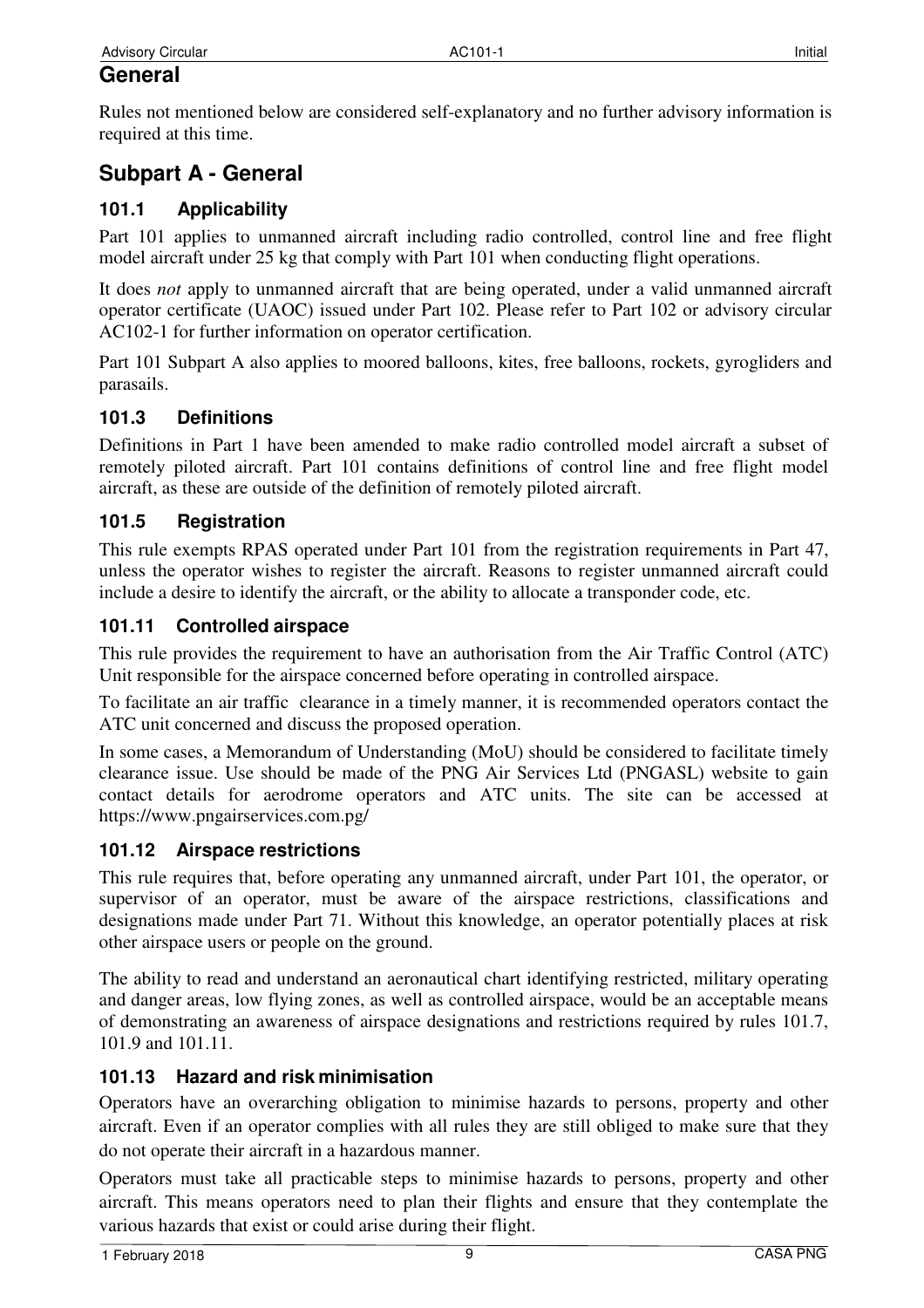Things that could be considered hazardous include—

- (a) flight over gatherings of people or in proximity to crowds, irrespective of whether or not those people have given permission for the flight to be conducted over them; and
- (b) flight over property including buildings, structures, installations and vehicles where people may be present and could be harmed in the case of power, command and control, or propulsion failure; and
- (c) flights over roads or highways or other areas; and
- (d) flight in inappropriate weather or visibility conditions that could lead to loss of control; and
- (e) flights undertaken when the aircraft is not airworthy or correctly maintained (e.g. batteries not fully charged, range check not carried out, or pre-flight check including establishing "return home" set up not undertaken); and
- (f) operating when the person is not fit to do so, either because of impairment, fatigue or as a result of a physical or mental health condition; and
- (g) flights undertaken in areas where the radio spectrum is in the 2.4 GHz range, and is known to be unreliable; and
- (h) flights undertaken without proper range testing prior to each operation.

In some cases it will not be possible to minimise the hazard to a point where it is safe to fly. For example, operating over crowds or gatherings of people who have given consent to the operation could still be hazardous if there is limited ability to land the aircraft safely in the event of system failure.

Flying other than in accordance with the rules will always be considered hazardous. This is includes things such as—

- (a) flying in restricted or military operating areas without the administering authority's authorisation; and
- (b) flights undertaken when the operator is unaware of the specific airspace requirements for their area of operation; and
- (c) flights that take place without appropriate air traffic clearances or airfield operators' permission that disrupt other air operations.

Operators should consider privacy and courtesy concerns to ensure they do not cause public nuisance or commit offences for breaches of the rules, for operating carelessly or for causing unnecessary endangerment.

#### **101.15 Dropping of articles**

This rule does allow the dropping of articles as long as it does not create a hazard to persons or property on the ground.

This requires operators to assure themselves that the area the load is to be dropped into is clear of persons and property, including livestock and pets. As the rule allows the dropping of articles, it also indicates that a payload can be carried.

This rule should be considered in conjunction with rule 101.13.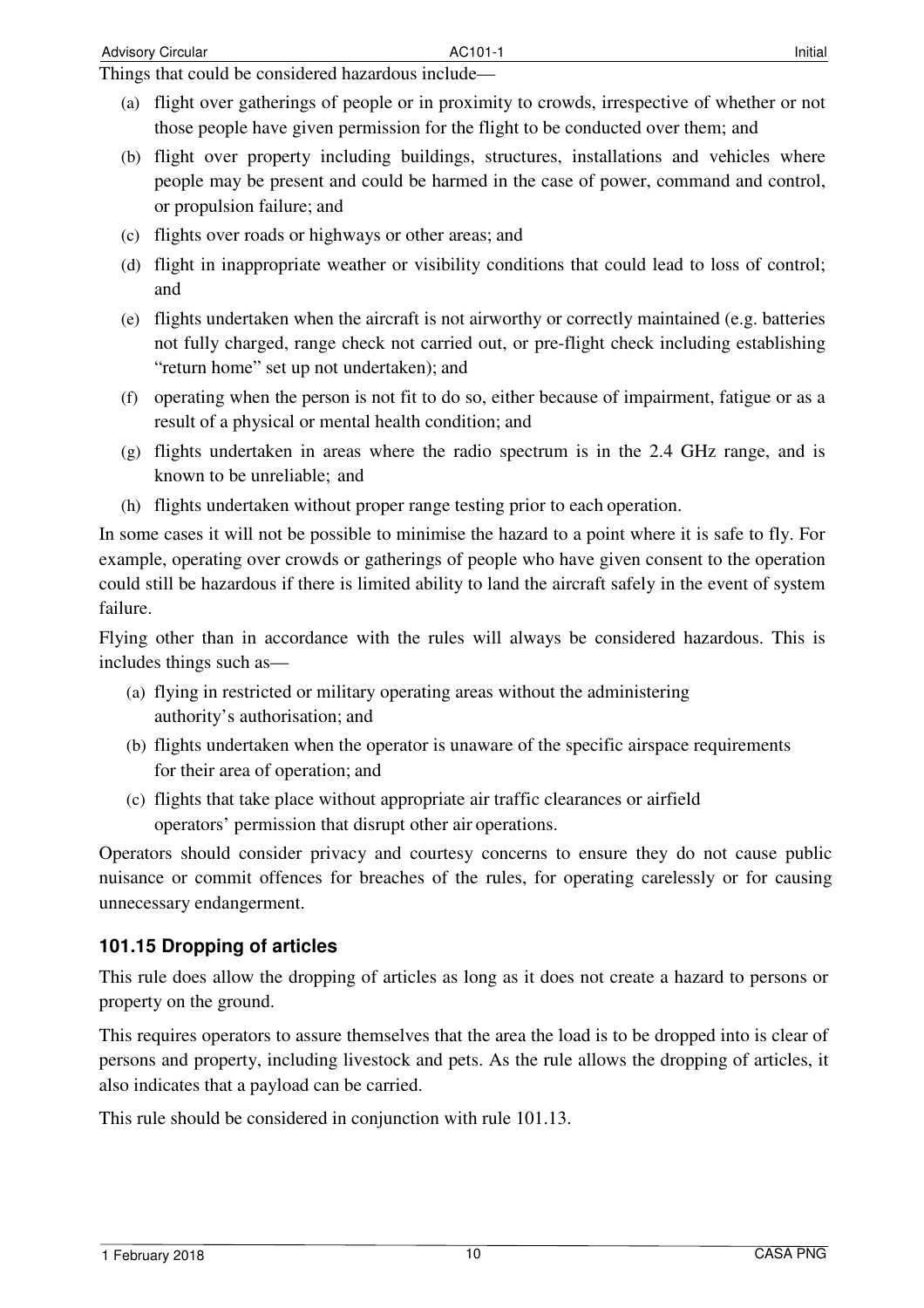#### **101.202 Approved person or organisation**

As this rule prescribes, persons or organisations that are permitted to perform the functions of 101.202(1) through (6) require the approval of the Director. These persons or organisations must be assessed on a case by case basis and will be included in a list (available on request from CASA) when approved.

#### **101.205 Aerodromes**

### **101.205(a)(1)**

This rule outlines requirements relating to flying off an uncontrolled aerodrome, a controlled aerodrome, and within 4 km of an aerodrome.

Any unmanned aircraft flying activity within these areas requires the pilot/operator to either be:

- (a) the holder of, or to be supervised by the holder of:
	- (i) an approved organisation pilot qualification:
	- (ii) a pilot licence issued under Part 61:
- (b) under the direct supervision of a person appointed by an approved organisation to give instruction in unmanned aircraft operations.

These requirements do not apply to a person flying within 4 km of an aerodrome, if the activity is a shielded operation and is conducted outside the airfield boundary.

#### **Shielded operations**

Shielded operations are defined in Part 101. Examples could be a flight that takes place in a sports stadium below the height of the roof, or a flight that takes place in a forested area below the height of the trees.

#### **101.207 Airspace**

#### **101.207(a)**

This rule covers general operations outside of a danger area and requires operators to avoid operating over persons, who have not given consent and property where the landowner has not given consent, to avoid operating above 400 feet above ground level, and to observe the surrounding area for other aircraft.

The operators do not need to comply with rule  $101.207(a)$  if they are operating under the authority of an approved organisation, and that airspace was used by that organisation.

#### **101.207(a)(1)**

This rule concerns the need to obtain the consent of property owners and people that the operators are flying over. It is a two-step requirement, where an operator must not use airspace above—

- (i) people unless they have the consent of people below the flight; and
- (ii) an area of property unless prior consent has been obtained from any persons occupying that property or the property owner.

The rule is designed to account for the many different scenarios that are possible with an RPAS operation. It is important to note that this is only *one* aspect of the risk mitigation required as part of Part 101. There is still an overarching obligation to take practicable steps to avoid hazards.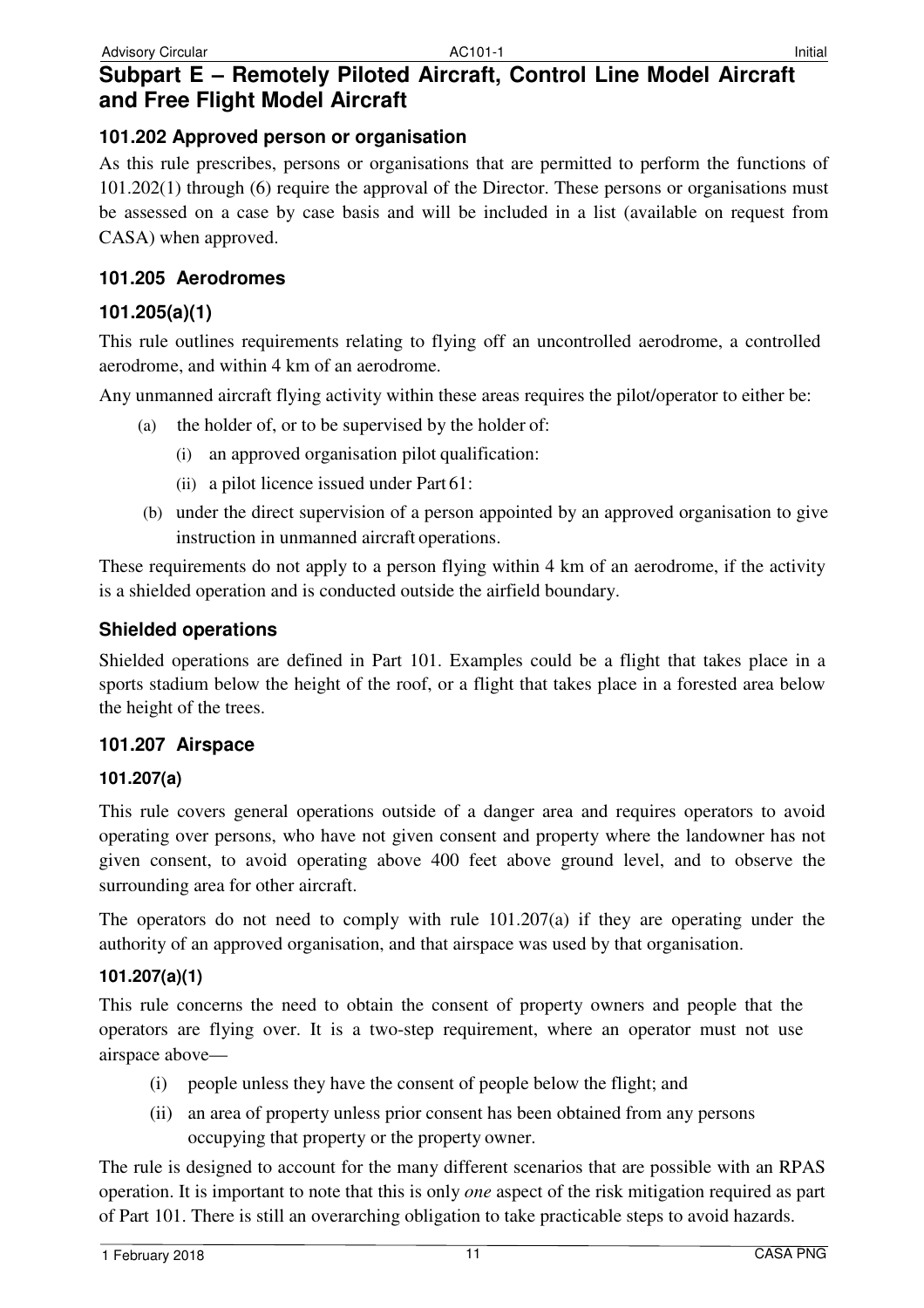If you cannot obtain consent, or obtaining consent is impractical, it may be a signal that your operation is too hazardous to be conducted under Part 101.

You can apply to the CAA to be certified under Part 102.

Part 102 allows the Director to work though different options with an operator and/or to relax or remove one or both of the consent requirements altogether.

These consent rules are targeted at delivering the following—

- (1) **Notice/awareness**  the person/persons affected are made aware of the operation and can respond to it.
- (2) **Communication/knowledge**  the rule contemplates an exchange of information about the hazards related to the operation or present in the area of intended operation.
- (3) **Control/management**  persons affected by the operation can remove themselves from the area or manage what they do in that space, and agree to be exposed to some level of hazard.

Neither requirement is intended to address the potential privacy or 'nuisance' issues associated with unmanned aircraft, and operators should not assume that obtaining consent exempts them, from other national or local government requirements on privacy or nuisance.

#### **Requirement to obtain consent of people who you intend to fly over**

This requirement applies to both private property as well as public land, and public spaces.

What is required is engagement between the operator and any person on the ground who the aircraft will be flown over. Either verbal or written consent is sufficient. A written record is likely to be most useful so that you can confirm that the property owner (and anyone the RPAS will fly over) have given you their consent for your proposed RPAS operation should you need to confirm that after the flight.

Even if a person, or group of people, consents to an operation occurring, it remains the responsibility of the operator to ensure that the operation is not hazardous. This may mean that even if you obtain consent, you may determine that the nature of what you want to do still means the operation is hazardous to those people on the ground, and that the risk of your RPAS hitting someone on the ground is too high.

The rule is worded to take into account dynamic situations, such as in a park. While you will be expected to plan and manage the possibility of people suddenly appearing under your aircraft, you simply need to have taken reasonable steps to *avoid* flying over people. Therefore, if people run under your operation and this is out of your control, and you react to manage the risk, you will be in compliance with the rule. What the rule does mean is that you probably should not operate in an area, where there is a high chance that someone whom you have not obtained consent from suddenly appears beneath your operation.

In practice, if a person on the ground unexpectedly moves below you and remains, you will simply need to take steps to move the aircraft away from the person or confirm that they consent to it being flown over them.

#### **Requirement to obtain consent of the property owner**

The rule requires operators not to fly in airspace above property unless they have obtained the consent of the property owner or person controlling the space.

The requirement to obtain consent is consistent with your obligation to take all practical steps, to minimise the hazards associated with operating an RPAS. By obtaining consent from a property owner, you are far more likely to be aware of the safety hazards in the area, as the property owner is best placed to advise of potential hazards, and people who may be affected by the flight.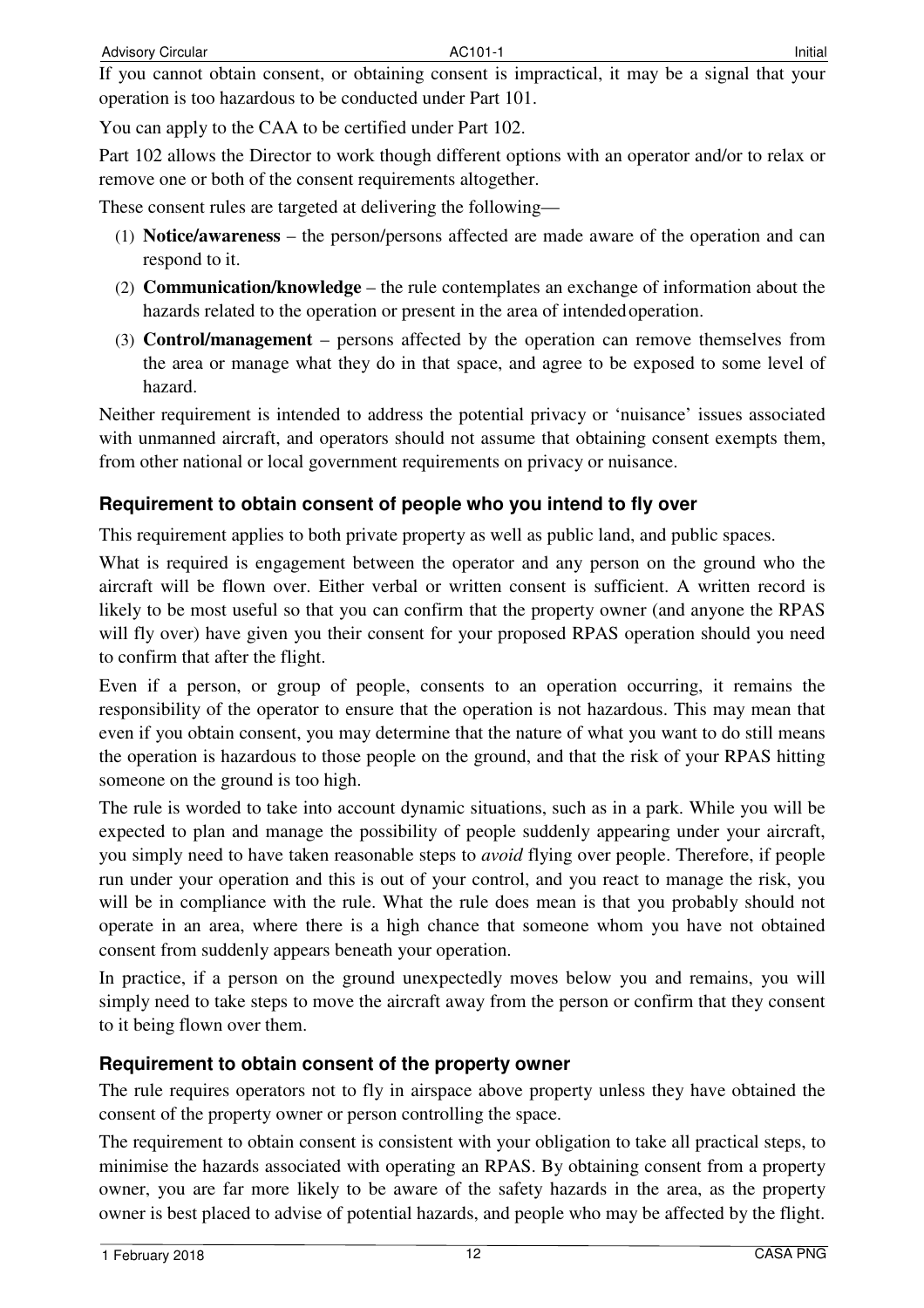The process of obtaining consent will also enable you to discuss what is and what is not appropriate regarding RPAS with the property owner.

Seeking consent from the property is a two-step process—

- (1) locate the landowner or person occupying that property (or their representative); and
- (2) seek the consent of those on the property or around your operation.

The consent itself could take multiple forms, such as informally verbal or written, or more formally, contractual. This will depend on the situation and the requirements of the landowner, the people involved and, potentially, the commercial imperatives of the operator.

It is also anticipated that people will be able to give consent on behalf of other people at a property. For example, a homeowner/tenant could speak on behalf of other people present at the house.

Consent may be implied or explicit depending on the situation involved, and therefore may not have to be sought from the same people repeatedly, if standing arrangements or understandings are already in place. Therefore, consent does not necessarily need to be obtained prior to each flight if you have entered an arrangement with the property owner, and they understand what you are proposing to do and when. For example, you may have a standing agreement with a farm owner to operate your RPAS in a paddock on weekends.

Existing agreements and arrangements may be sufficient in certain cases. For example, commercial contracts that already guarantee access or through the implied consent of operations that have already taken place.

This requirement applies to both private property as well as public land, and public spaces.

This does not need to be an onerous task. The objective of the rule is simply to create engagement between the operator and a person who can speak on behalf of the property or area that the operator wishes to fly over.

#### **Public land and spaces**

Local authorities are best placed to understand the specific risks associated with RPAS-use in their territory. They are therefore best placed to engage with operators and provide the necessary consent.

This allows consideration of mixed or conflicting land uses in a way that the CASA would never be able to do. Local authorities will also be best placed to transfer knowledge of the risks posed to or by and RPAS operation to other users of public spaces, or conflicting imperatives of the local authority.

It will be up to the local authority to decide whether consent:

- is to be sought on a case-by-case /per operator basis:
- will be given on general basis:
- will be in the form of open permission for certain geographical areas/ managed via restriction on certain areas:
- if an operation is allowed or not based on whether members of the general public are present.
- It will be up to the local authority to best assess how and where to offer consent. However, here are some ways in which offering consent may occur:
	- o by issuing blanket prohibitions on RPAS in certain public areas:
	- o by issuing allowances for certain public areas to be used for RPAS under certain conditions:
	- o legislating or imposing requirements about what is and is not allowed:
	- o as part of a general parks or other spaces policy. This could be advertised through:
		- the website of the local authority:
		- notices in a local newspaper:
		- signs at the affected areas (such as at entrance points).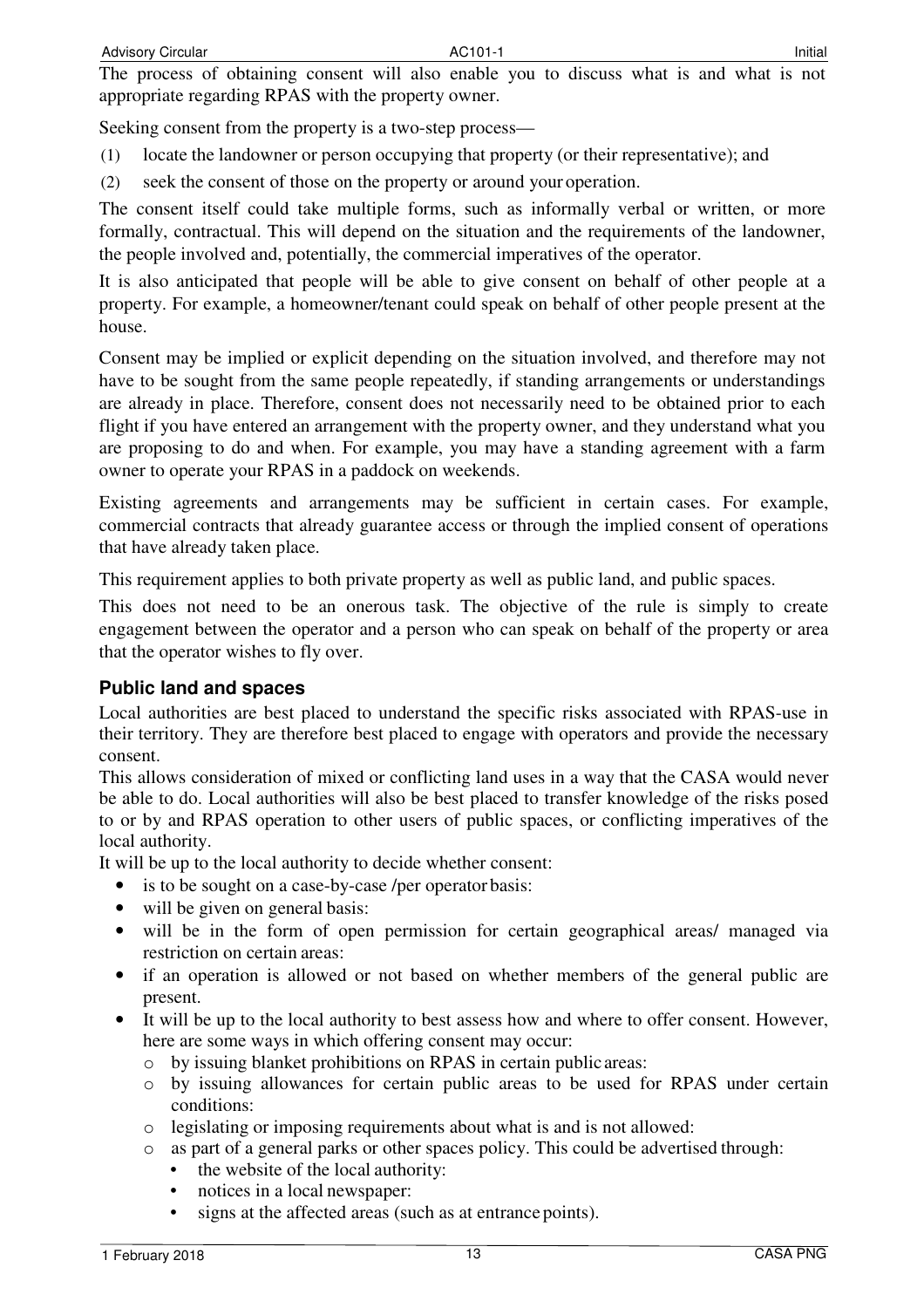Any operator wanting to know where they can fly on public land is advised to contact their local government authority.

It is important to note that civil aviation rules do not negate any local government policies or bylaws regarding use of RPAS or other policies on the use of public land.

#### **101.207(c)**

The requirement to operate only in Class F airspace means that the operator needs to be aware of airspace classification. The same applies to other rules regarding low flying zones, restricted, military operating and danger areas.

An operator, who intends to fly above 400 feet, and outside a danger area designated for unmanned aircraft activity, is required to provide information of the operation to the PNG NOTAM<sup>3</sup> Office at least 24 hours before the intended time of commencemt of operations.

This notification must be made by a person or organisation approved for this purpose by the Director. A list of organisations approved for this role under paragraph 101.202 above is available on request from CASA, and details of their processes for providing notification to the NOTAM office must be followed.

#### **101.209 Visual line-of-sight (VLOS) operation**

This rule outlines requirements for an operator to ensure their aircraft operation remains within unaided visual sight (i.e. without the use of an instrument, such as binoculars or a telescope).

First-person view (FPV) systems are permitted under this rule, but still require a separate observer, who has suitable training and competency, and can maintain unaided visual line of sight (VLOS) contact at all times with the aircraft, and have direct communication with the pilot.

This observer is, among other things, to advise the pilot of any other traffic that enters the operational area, the direction it is coming from, and provide advice on the appropriate actions to take in order to maintain safe separation distances.

#### **101.215 Aircraft mass limits**

This rule prohibits the operation of remotely piloted aircraft weighing between 10 and 25 kg under Part 101 unless its construction and operation has been authorised, or inspected or approved by an approved person or organisation.

Any RPAS more than 10 kg not meeting the above requirement must be operated under the authority of an unmanned aircraft operator certificate (UAOC) issued under Part 102, irrespective of whether they intend to otherwise operate within the operating limits in Part 101.

A person or organisation in oder to have responsibility for the tasks outlined above for 10-25 kg remotely piloted aircraft must first be approved by the Director. A list of organisations approved for this role under paragraph 101.202 above is available on request from CASA, and details of their processes for providing notification to the NOTAM office must be followed.

Persons or organisations that wish to be approved to provide such services may apply to the Director. Any such application will be assessed on its merits by CASA.

<sup>3</sup>NOTAM – Notice to Airmen. Refer to CAR Part 1 for full definition.